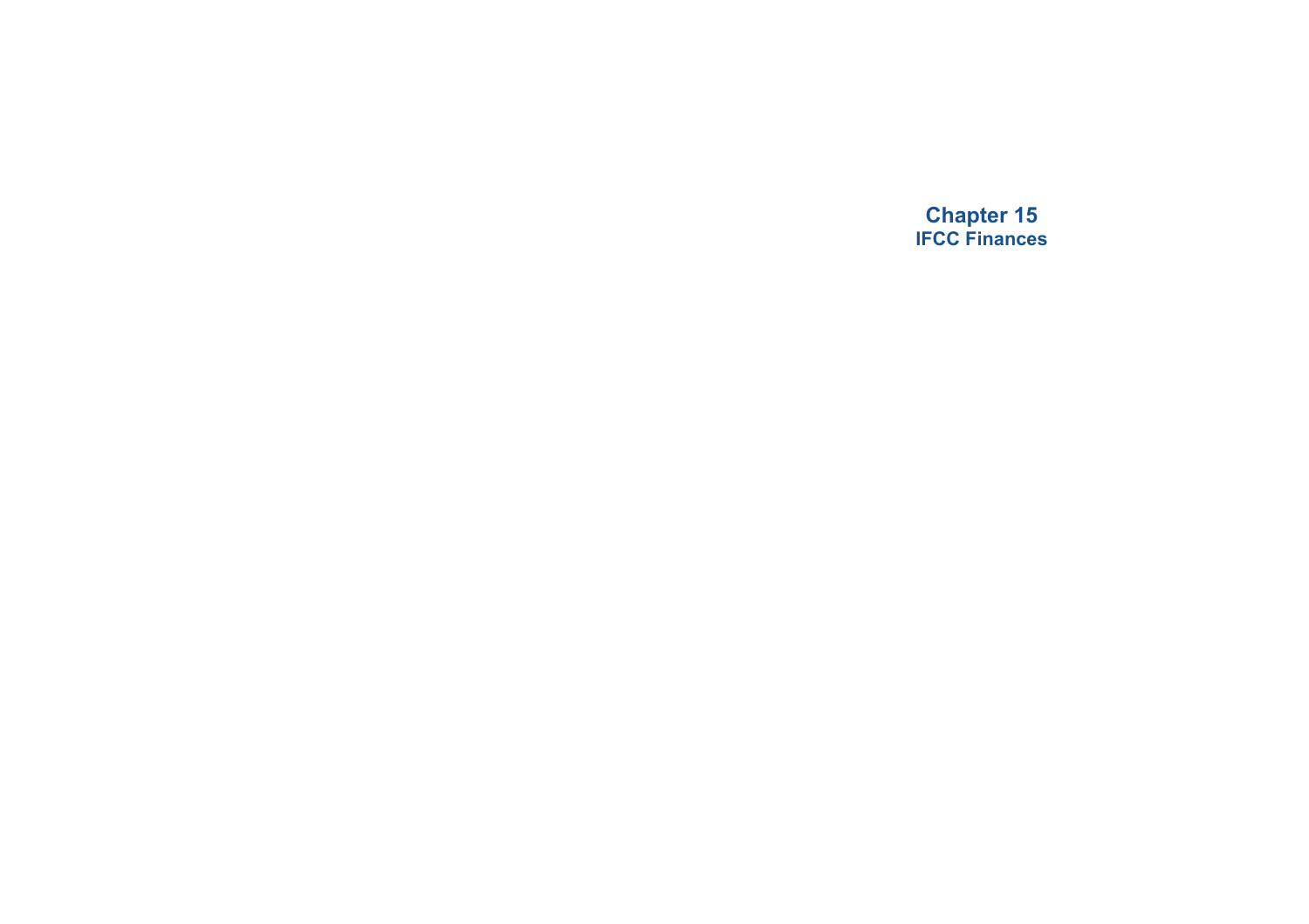## **15.1. Organisation of Finances**

All IFCC activities are financed through the IFCC Treasury, which is under the direct supervision of the IFCC Treasurer. The Treasurer is advised by the Financial Advisory Committee and assisted by staff in the IFCC Office.

The Executive Board has overall responsibility for the financial wellbeing of IFCC. The Executive Board discharges this responsibility by agreeing an annual budget and by considering actual performance against that budget through regular management accounts. The IFCC financial year coincides with the calendar year. Formal IFCC accounts are prepared annually and subject to external audit. A copy of the latest set of audited accounts is available to IFCC Members on written request to the Treasurer. The legal domicile of the Federation is in Switzerland and therefore all formal financial transactions and formal accounts are carried out in Swiss Francs (CHF). However, to minimise the loss on exchange rates and to facilitate efficient and timely processing of financial matters the Treasury is able to operate bank accounts in currencies other than Swiss Francs. The Treasury receives expert advice on investments from an international investment bank.

## **15.2. Budget**

The annual budget is agreed by the Executive Board at its final meeting of the preceding year. The Chairs of IFCC Divisions are normally invited to attend and participate in the preparation and adoption of the budget. Whilst the Executive Board collectively has responsibility for monitoring expenditure against budget individuals members are charged with responsibility for monitoring sections of the budget.

## **15.3. Income and Expenditure**

## **15.3.1. Income**

Although the Federation has no category of individual personal membership, the annual contributions from the Full Member Societies are based on their number of individual members.

Corporate Members also contribute significantly to the Federation and their dues are based on the world-wide turnover of the company's business in the field of Clinical Chemistry and Laboratory Medicine. Affiliate Members pay modest membership dues to IFCC.

Congresses sponsored by the IFCC make valuable contributions to the revenue of the Federation, On occasions IFCC receives grants from various sources for special assignments. Corporate Members sponsor IFCC activities, including the Visiting Lecture Programme, various conferences and workshops.

Careful investment of the reserve funds has become an important source of income.

# **15.3.2. Expenditure**

All of the scientific and much of the administrative work carried out for IFCC is provided on a voluntary basis, and the financial value of resources put into IFCC by individuals does not show in the accounts of the Federation.

Without this indirect and significant support from the Clinical Chemistry and Laboratory Medicine community, the work of IFCC would not be possible.

Much of the scientific and administrative work of IFCC is carried out by e-mail and conference calls, but occasional meetings are necessary. Travel costs are reimbursed